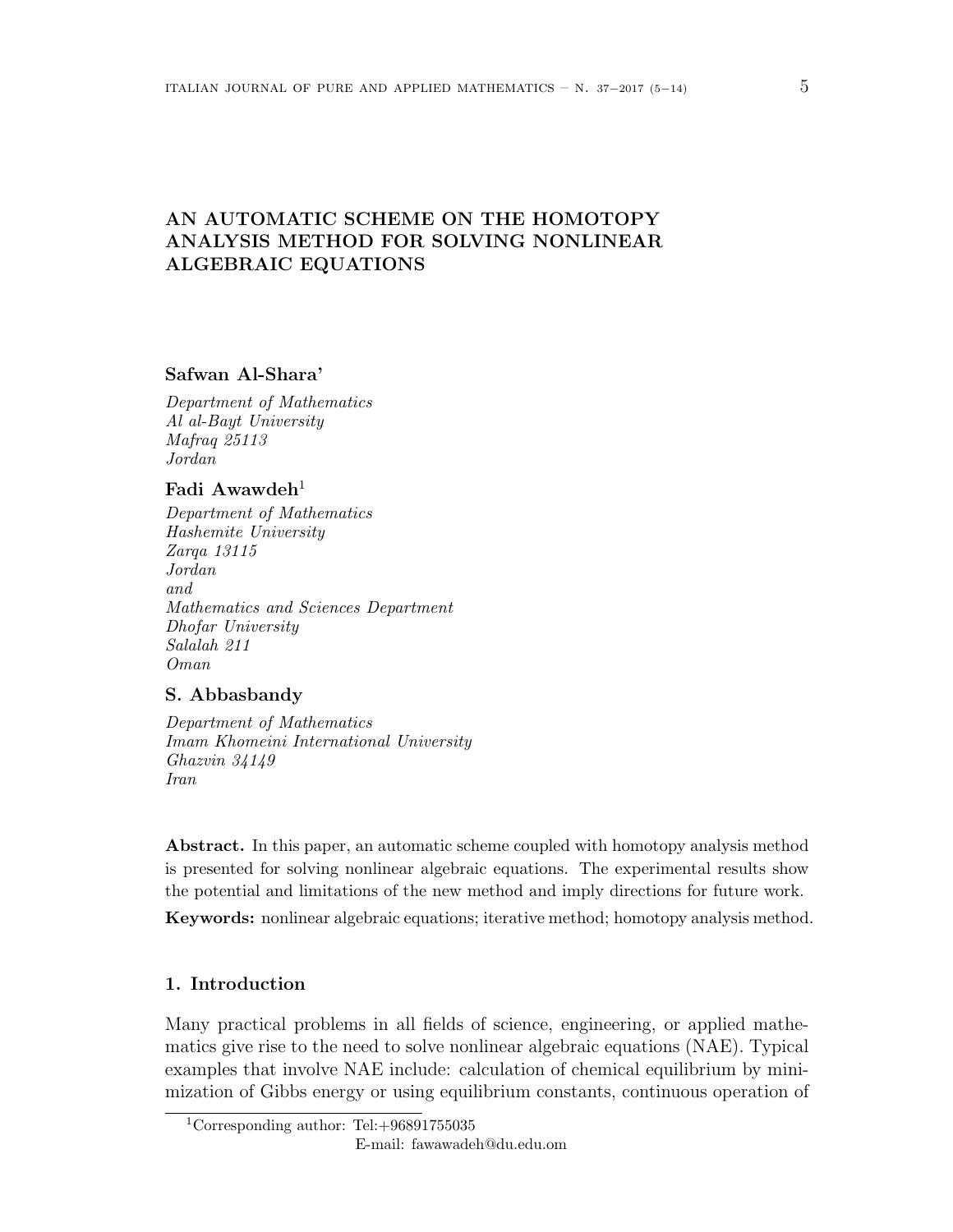some reactors (such as continuous stirred tank reactors, CSTR), heat exchanger calculations (where logarithmic mean temperature difference is used), calculation of the parameters of activity coefficient equations (such as the Van Laar and Wilson equations), solving various equations of state for specific volume or compressibility factor and calculation of the minimum reflux ratio using the Underwood equations [13].

Many powerful algorithms and codes for solving NLE have been developed in recent years. So far, almost all iterative techniques require the prior one or more initial guesses for the desired root and may fail to converge when the initial guess in far from the required solution. Achieving convergence in an efficient manner in these situations has become a real challenge.

The Homotopy Analysis Method (HAM) is based on the classic homotopy theory and it is a general method for solving nonlinear problems. HAM was developed by Shijun Liao from 1990s to 2010s, together with contributions of many other researchers in theory and applications  $[7]-[11]$ . The basic ideas of the HAM are described in Appendix A.

The HAM method has demonstrated promise in the arena of analytical solutions of equations. Abbasbandy and et al. [3] have been successfully extended HAM to the iterative numerical solution of algebraic equations. Indeed the inherent flexibility and generality of the HAM method makes this a challenging task. The successful theoretical development of this methodology forms a core accomplishment of the work by Awawdeh [5]. Awawdeh developed the methodology for the iterative numeric solution of multivariate system of nonlinear algebraic equations.

In this work, an automatic homotopy analysis method (AHAM) is presented for a single NAE. Some problems were selected to illustrate the performance of our algorithms in solving NAE. The calculations were done using Matlab 7. Our comparison of the methods is based upon the number of iterations. We use the following stopping criterion for our computer programs:

$$
|x_{k+1} - x_k| < \epsilon,
$$

where  $\epsilon = 2.22e - 16$  is a Matlab constant.

#### **2. Iterative methods for solving nonlinear equations**

Consider the nonlinear algebraic equation

$$
(1) \t\t f(x) = 0,
$$

where *p* is a simple root of it and  $f \in C^n$  on an interval containing *p* as [a, b]. Let  $p_0 \in [a, b]$  be an approximation to the solution *p* of (1) such that  $f'(p_0) \neq 0$ .

Consider the  $n^{th}$  Taylor polynomial for  $f(x)$  expanded about  $p_0$ , and evaluated at  $x = p_0 - \beta$ ,

$$
f(p_0 - \beta) = f(p_0) - \beta f'(p_0) + \frac{\beta^2}{2} f''(p_0) + \cdots + (-1)^n \frac{\beta^n}{n!} f^{(n)}(p_0) + O(\beta^{n+1}).
$$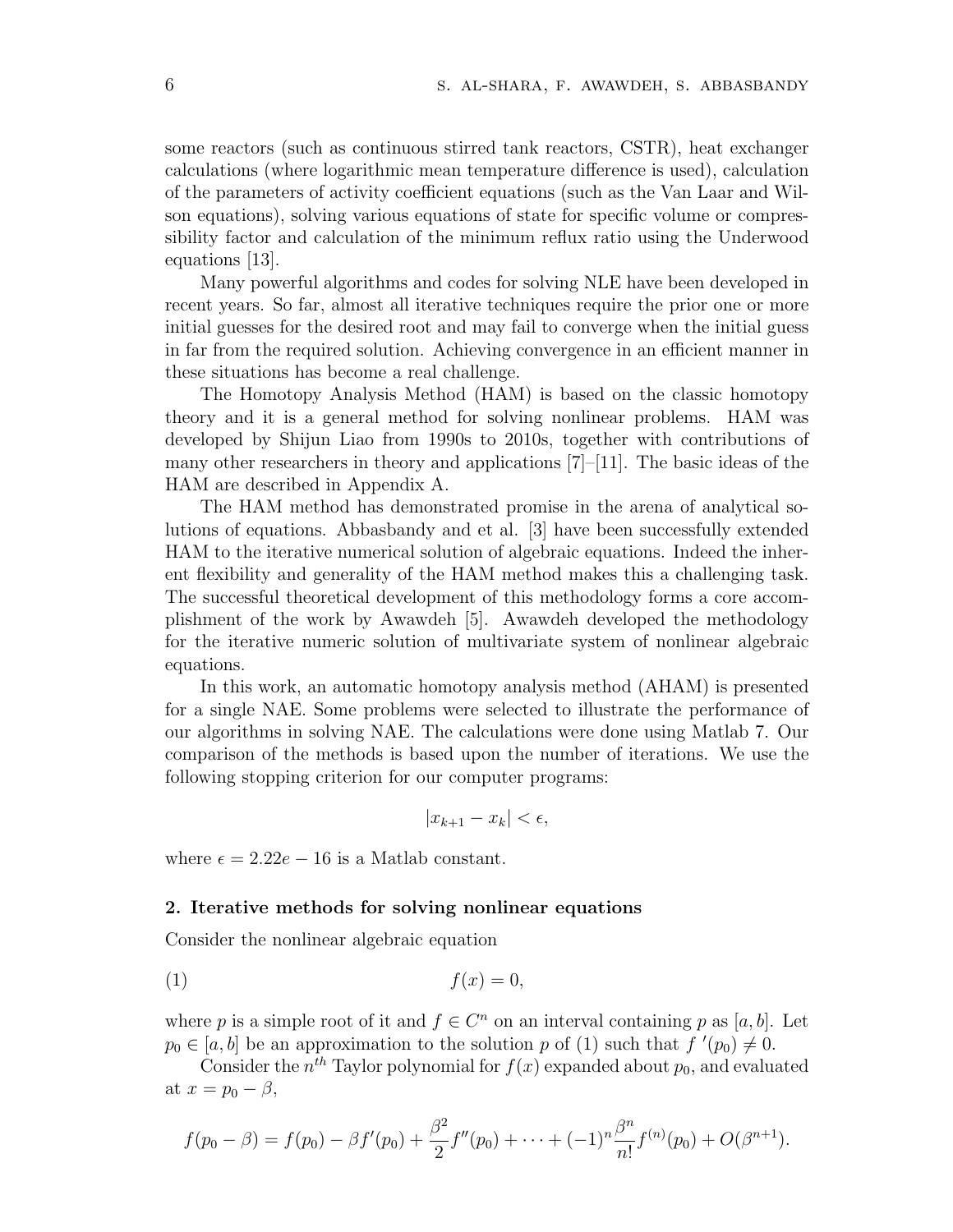We are looking for *β* such that

$$
0 = f(p_0 - \beta) \simeq f(p_0) - \beta f'(p_0) + \frac{\beta^2}{2} f''(p_0) + \cdots + (-1)^n \frac{\beta^n}{n!} f^{(n)}(p_0),
$$

or what amounts to the same as

(2) 
$$
\frac{f(p_0)}{f'(p_0)} = \beta - \frac{\beta^2}{2} \frac{f''(p_0)}{f'(p_0)} + \frac{\beta^3}{6} \frac{f'''(p_0)}{f'(p_0)} + \cdots + (-1)^{n+1} \frac{\beta^n}{n!} \frac{f^{(n)}(p_0)}{f'(p_0)}.
$$

By setting

$$
\lambda_1 = \frac{f(p_0)}{f'(p_0)}
$$
 and  $\lambda_m = \frac{(-1)^{m+1}}{m!} \frac{f^{(m)}(p_0)}{f'(p_0)}$  for  $m \ge 2$ ,

Equation (2) reduces to

$$
\mathcal{N}(\beta) = \beta + \lambda_2 \beta^2 + \lambda_3 \beta^3 + \cdots + \lambda_n \beta^n - \lambda_1 = 0.
$$

We will apply the HAM to approximate  $\beta$ . To this end, let  $\hbar \neq 0$  an auxiliary parameter and  $\mathcal L$  an auxiliary linear operator with the property  $\mathcal L[f(x)] = 0$  when  $f(x) = 0$ . Then by using  $q \in [0, 1]$  as an embedding parameter, we construct such a homotopy

(3) 
$$
\mathcal{H}(w(q); \beta_{\circ}, \hbar, q) = (1-q)\mathcal{L}(w(q) - \beta_0) - q\hbar \mathcal{N}(w(q)),
$$

where  $\beta_0$  is an initial guess of  $\beta$ . It should be emphasized that we have great freedom to choose the initial guess  $\beta_0$ , the auxiliary linear operator  $\mathcal L$  and the non-zero auxiliary parameter  $\hbar$ . Enforcing the homotopy (3) to be zero, i.e.,

$$
\mathcal{H}(w(q); \beta_{\circ}, \hbar, q) = 0,
$$

we have the so-called zero-order deformation equation

(4) 
$$
(1-q)\mathcal{L}(w(q) - \beta_0) = q\hbar \mathcal{N}(w(q)).
$$

When  $q = 0$ , the zero-order deformation Equation (4) becomes

$$
(5) \t\t w(0) = \beta_0,
$$

and when  $q = 1$ , it is equivalent to

$$
(6) \t\t\t w(1) = \beta.
$$

Thus, according to (5) and (6), as the embedding parameter *q* increases from 0 to 1,  $w(q)$  varies continuously from the initial approximation  $\beta_0$  to the exact solution  $\beta$ . By Taylor's theorem,  $w(q)$  can be expanded in a power series of *q* as follows

(7) 
$$
w(q) = \beta_0 + \sum_{m=1}^{\infty} \beta_m q^m,
$$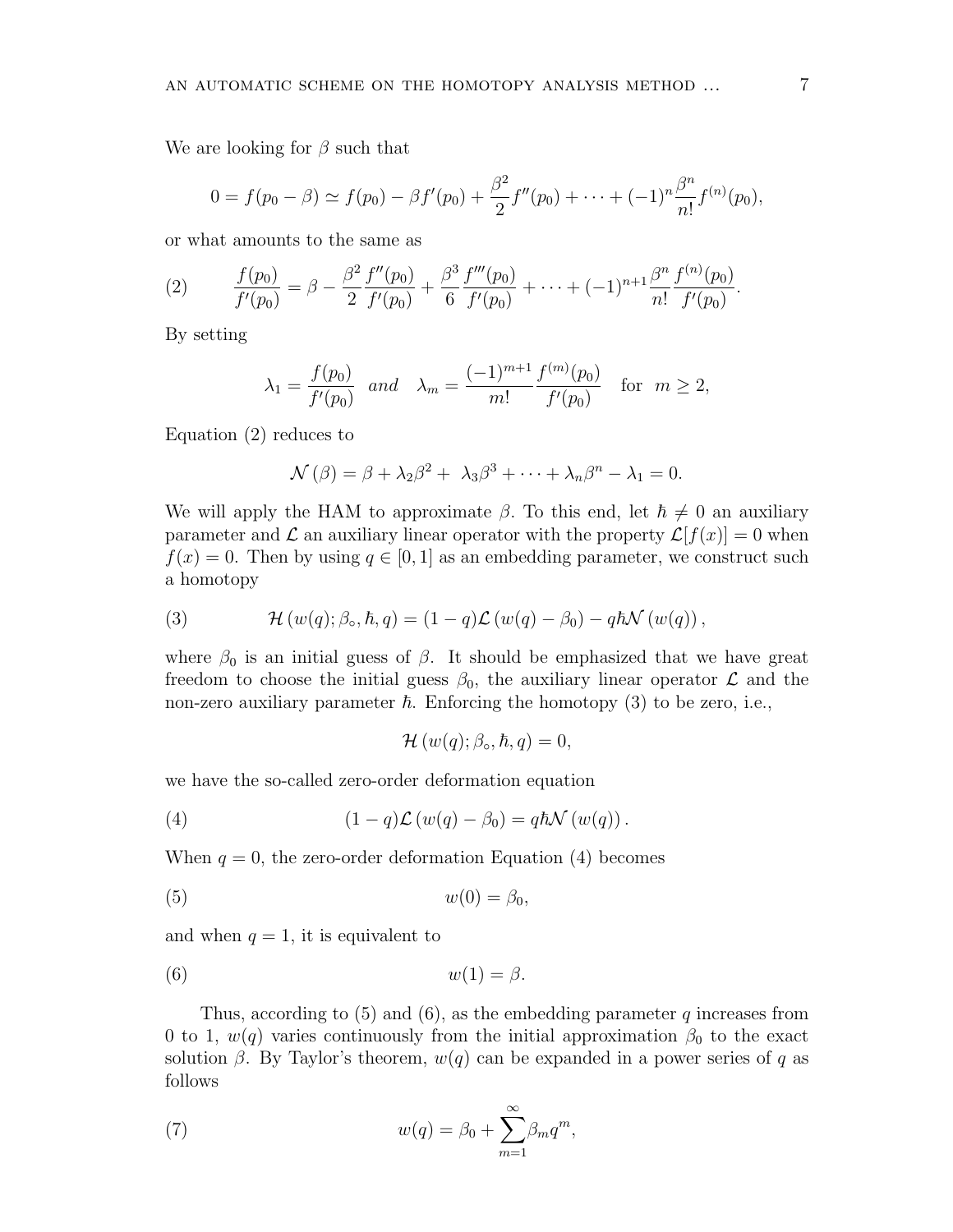where

$$
\beta_m = \frac{1}{m!} \frac{d^m w(q)}{dq^m} \Big|_{q=0}.
$$

If the initial guess  $\beta_0$ , the auxiliary linear parameter  $\mathcal L$  and the nonzero auxiliary parameter  $\hbar$  are properly chosen so that the power series (7) converges at  $q = 1$ , then we have the series solution

(8) 
$$
\beta = w(1) = \beta_0 + \sum_{m=1}^{\infty} \beta_m.
$$

The governing equation of  $\beta_m$  can be derived by differentiating the zero-order deformation Equation (4) *m* times with respective to *q* and then dividing by *m*! and finally setting  $q = 0$ . We have the so-called  $m<sup>th</sup>$ -order deformation equation

$$
\mathcal{L}(\beta_m - \chi_m \beta_{m-1}) = \hbar \left( \beta_{m-1} + \lambda_2 \sum_{k=0}^{m-1} \beta_k \beta_{m-1-k} + \dots + \lambda_n \sum_{r_1=0}^{m-1} \beta_{m-r_1-1} \sum_{r_2=0}^{r_1} \beta_{r_1-r_2} \cdots \sum_{r_{n-2}=0}^{r_{n-3}} \beta_{r_{n-3}-r_{n-2}} \sum_{r_{n-1}=0}^{r_{n-2}} \beta_{r_{n-2}-r_{n-1}} \beta_{r_{n-1}} \right) - \hbar (1 - \chi_m) \lambda_1,
$$

where

$$
\chi_m = \begin{cases} 0, & m \le 1, \\ 1, & m > 1. \end{cases}
$$

Choosing the operator  $\mathcal L$  as an identity operator, we have for  $m \geq 1$  that

$$
\beta_m = (\hbar + \chi_m)\beta_{m-1} + \hbar\lambda_2 \sum_{k=0}^{m-1} \beta_k \beta_{m-1-k} + \dots + \hbar\lambda_n \sum_{r_1=0}^{m-1} \beta_{m-r_1-1} \sum_{r_2=0}^{r_1} \beta_{r_1-r_2}
$$
  
\n
$$
\cdots \sum_{r_{n-2}=0}^{r_{n-3}} \beta_{r_{n-3}-r_{n-2}} \sum_{r_{n-1}=0}^{r_{n-2}} \beta_{r_{n-2}-r_{n-1}} \beta_{r_{n-1}} - \hbar(1-\chi_m)\lambda_1.
$$

Some cases will be discussed for various values of *n*:

**Case [n=2]** In this case, equation (9) reduces to

$$
\beta_m = (\hbar + \chi_m)\beta_{m-1} + \hbar\lambda_2 \sum_{k=0}^{m-1} \beta_k \beta_{m-1-k} - \hbar(1 - \chi_m)\lambda_1.
$$

Setting  $\beta_0 = \lambda_1$ , and, taking the zero-order approximation of  $\beta$  in (8), we can obtain

(10) 
$$
p = p_0 - \beta \simeq p_0 - \beta_0 = p_0 - \frac{f(p_0)}{f'(p_0)}.
$$

We can write down the iteration form of (10) as follows

$$
x_{n+1} = x_n - \frac{f(x_n)}{f'(x_n)},
$$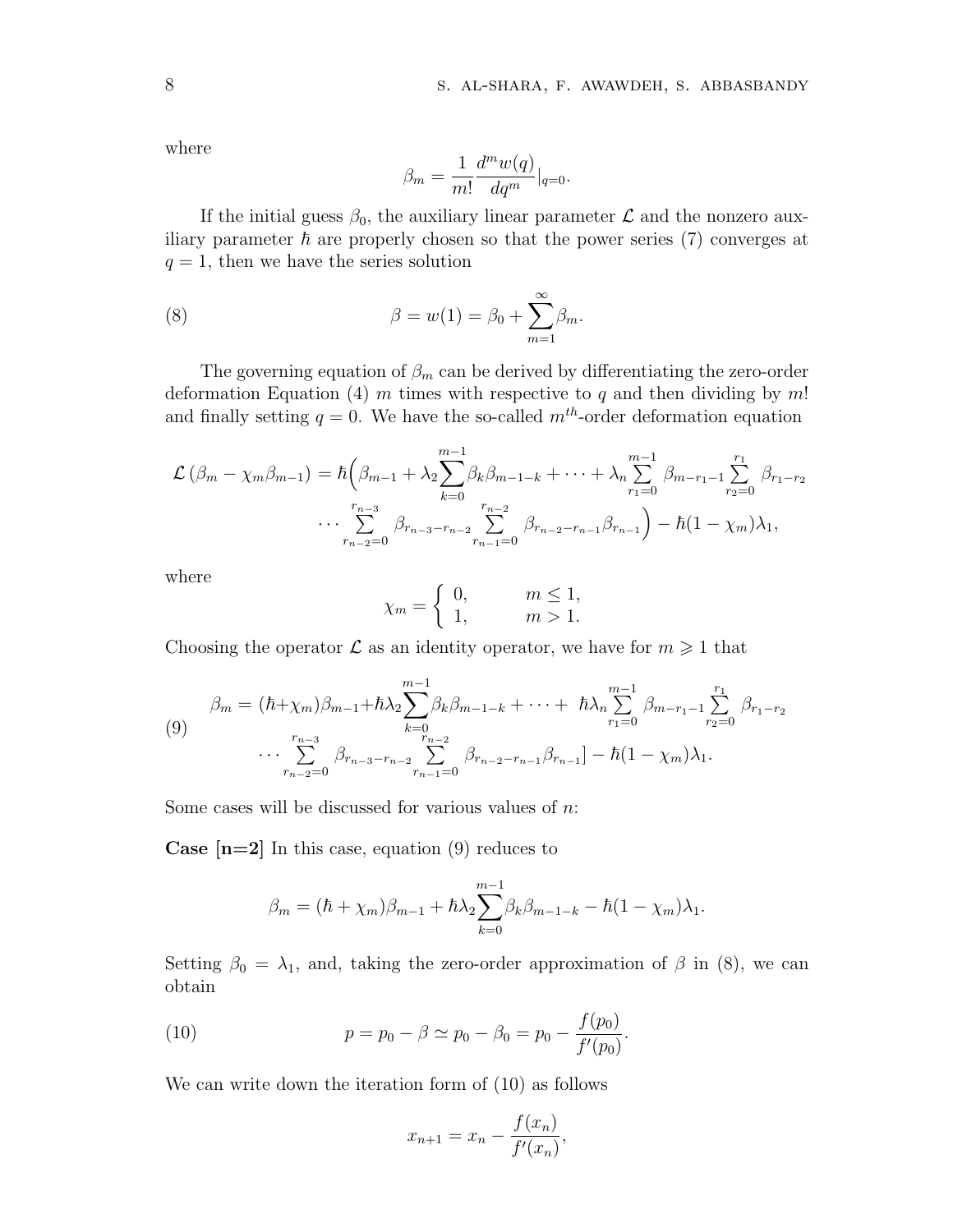which is again Newton-Raphson method. Using first-order approximation of *β* in (8), we get that

(11) 
$$
p = p_0 - \beta \simeq p_0 - (\beta_0 + \beta_1) = p_0 - \frac{f(p_0)}{f'(p_0)} + \hbar \frac{f^2(p_0)f''(p_0)}{2f'^3(p_0)}.
$$

The iteration form of (11) can be given as follows

(12) 
$$
x_{n+1} = x_n - \frac{f(x_n)}{f'(x_n)} + \hbar \frac{f^2(x_n)f''(x_n)}{2f'^3(x_n)},
$$

which is the Householder's iteration.

**Case [n=3]** Here, equation (9) becomes

(13) 
$$
\beta_m = (\hbar + \chi_m)\beta_{m-1} + \hbar\lambda_2 \sum_{k=0}^{m-1} \beta_k \beta_{m-1-k} + \hbar\lambda_3 \sum_{i=0}^{m-1} \beta_{m-i-1} \sum_{j=0}^i \beta_j \beta_{i-j} - \hbar(1 - \chi_m)\lambda_1.
$$

Setting  $\beta_0 = \lambda_1$  and taking the first-order approximation of  $\beta$  in (8), we get

(14) 
$$
p = p_0 - \beta \simeq p_0 - \beta_0 = p_0 - \frac{f(p_0)}{f'(p_0)}.
$$

We can write down the iteration form of (14) as follows

$$
x_{n+1} = x_n - \frac{f(x_n)}{f'(x_n)},
$$

which is the Newton-Raphson method. Using second-order approximation of *β* in (8), we obtain

(15) 
$$
p = p_0 - \beta \simeq p_0 - (\beta_0 + \beta_1) = p_0 - \frac{f(p_0)}{f'(p_0)} + \hbar \frac{f^2(p_0) f''(p_0)}{2f'^3(p_0)} - \hbar \frac{f^3(p_0) f'''(p_0)}{6f'^4(p_0)}.
$$

The iteration form of (15) can be given as follows

(16) 
$$
x_{n+1} = x_n - \frac{f(x_n)}{f'(x_n)} + \hbar \frac{f^2(x_n)}{2f'^3(x_n)} \left( f''(x_n) - \frac{f(x_n)f'''(x_n)}{3f'(x_n)} \right),
$$

which is the same as MADM [1] and MHPM [2] when  $\hbar = -1$ .

The proposed method (16) provides us with a family of iterative formulas in auxiliary parameter  $\hbar$ . This provides a convenient way to control convergence given by the technique. Liao [7], [11] suggested some ways to choose a fixed proper value of  $\hbar$  such as the  $\hbar$ −curves.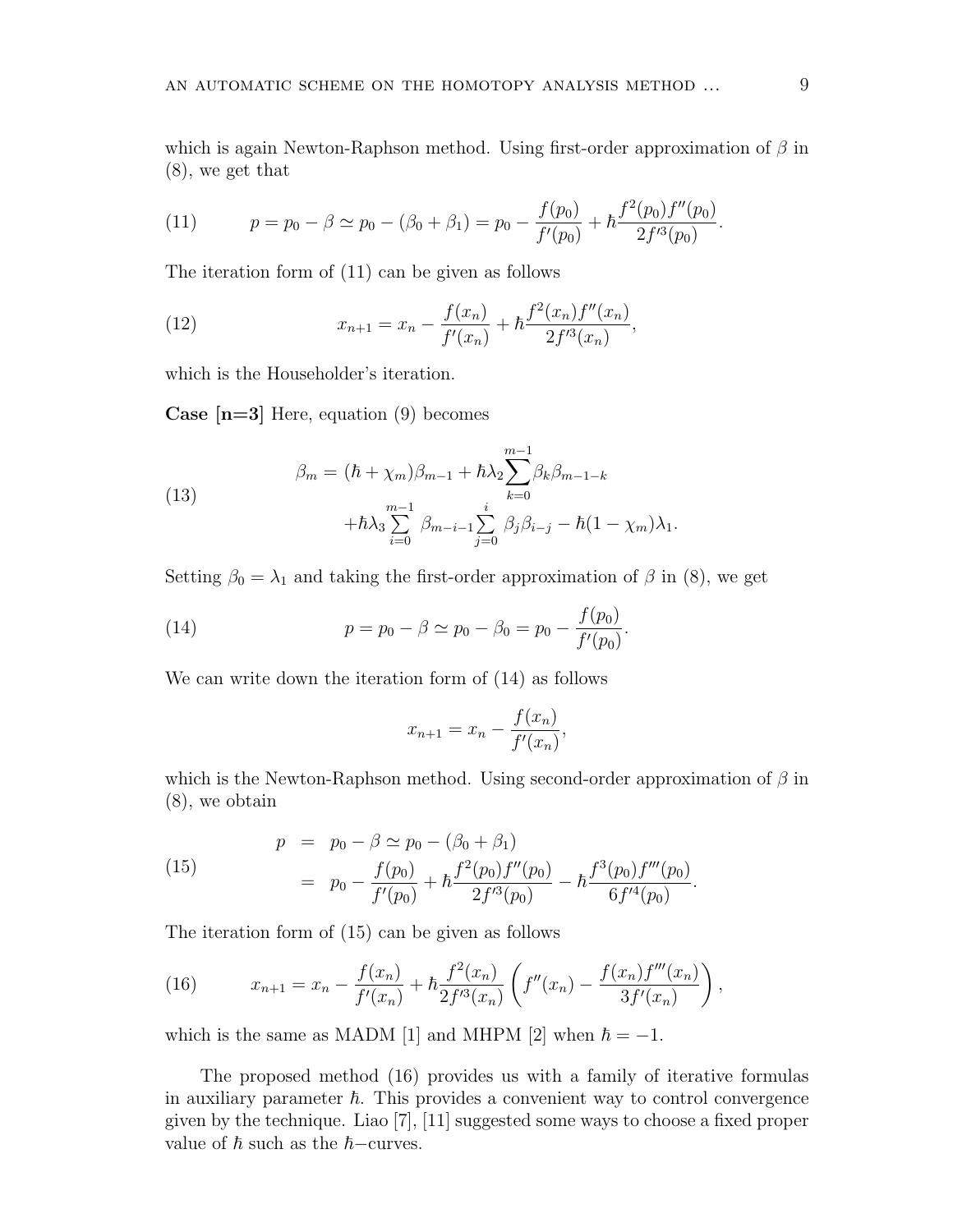The parameter  $\hbar$  will not remain fixed. We will renew  $\hbar$  after computing  $x_{n+1}$  by using any iterative formula for solving  $f(x) = 0$ . As an application to demonstrate the idea, the Chen-Li exponential iterative formula having quadratic convergence discussed in [6], [12]

(17) 
$$
x_{n+1} = x_n \exp(-\frac{f(x_n)}{x_n f'(x_n)}),
$$

will be used.

Let  $x_0$ ,  $\hbar_0$  be initial guesses of p and  $\hbar$ . Iteration formula (16) can be written as

$$
(18) \t\t\t x_{n+1} = a_n + \hbar_n b_n,
$$

where

(19) 
$$
a_n = x_n - \frac{f(x_n)}{f'(x_n)},
$$

$$
b_n = \frac{f^2(x_n)}{2f'^3(x_n)} \left( f''(x_n) - \frac{f(x_n)f'''(x_n)}{3f'(x_n)} \right).
$$

We will renew  $\hbar_n$  after computing  $x_{n+1}$  by applying Chen-Li exponential iterative formula (17) on  $F(\hbar) = f(a_n + \hbar b_n) = 0$  with  $\hbar_0 = \exp(-\frac{f(a_0)}{f'(b_0)\hbar})$  $\frac{f(a_0)}{f'(b_0)b_0}$  as follows

(20)  

$$
\hbar_{n+1} = \hbar_n \exp(-\frac{F(\hbar_n)}{h_n F'(\hbar_n)})
$$

$$
= \hbar_n \exp(-\frac{f(a_n + \hbar_n b_n)}{\hbar_n f'(a_n + \hbar_n b_n) b_n}).
$$

### **3. Numerical examples**

Some problems were selected in order to demonstrate the performance of algorithm (18-20), automatic homotopy analysis method (AHAM), as a novel solver for nonlinear algebraic equations. We present the results of AHAM with the classical Newton's method (NM), Adomian method (ADM) [1] and homotopy perturbation method (HPM) [2].

**Example 1.** Consider the equation

$$
x^2 - e^x - x + 5 = 0
$$

with the solution  $p = 1.906180$ . The numerical results are shown in Table 1.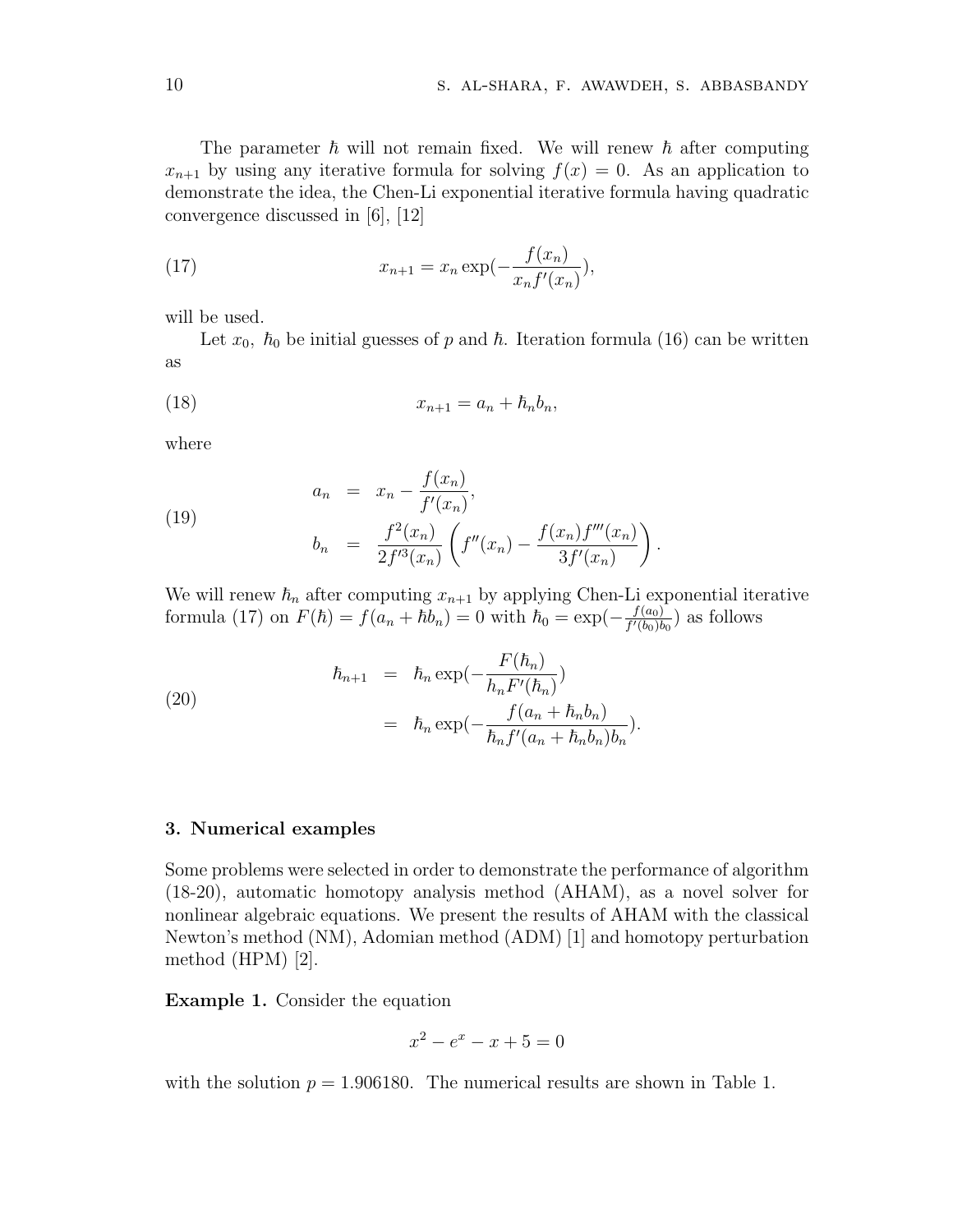| method | $x_0 = 40$ | $x_0 = 100$ |
|--------|------------|-------------|
|        | iter       | iter        |
| NM     | 43         | 102         |
| ADM    | 30         | 70          |
| HPM    | 30         | 70          |
| HAM    | 3          | 19          |

**Table 1.** Numerical results of the solutions in Example 1

**Example 2.** Consider the equation

$$
\ln(x^2 + 1) - e^{0.4x} = 0
$$

with the solution  $p = -0.982012$ . Some numerical results are listed in Table 2.

| method | $x_0 = 40$ | $x_0 = 100$ |
|--------|------------|-------------|
|        | iter       | iter        |
| NM     | 37         | 87          |
| ADM    | 11         | Divergent   |
| HPM    | 11         | Divergent   |
| HAM    |            |             |

**Table 2.** Numerical results of the solutions in Example 2

**Example 3.** Consider the equation

$$
5x^3 - xe^x - 1 = 0
$$

with the solution  $p = 4.704594$ . With  $x_0 = 14$  and  $x_0 = 70$ , we will obtain Table 3. Note that the equation in this example has another solution  $p = 0.837177$ , which can be obtained using algorithm (18-20), with  $x_0 = 2$ , after nine iterations.

**Table 3.** Numerical results of the solutions in Example 3

| method | $x_0 = 14$ | $x_0 = 70$ |
|--------|------------|------------|
|        | iter       | iter       |
| NМ     | 15         | 72         |
| ADM    | 11         | 49         |
| HPM    | 11         | 49         |
| H A M  | 5          | 12         |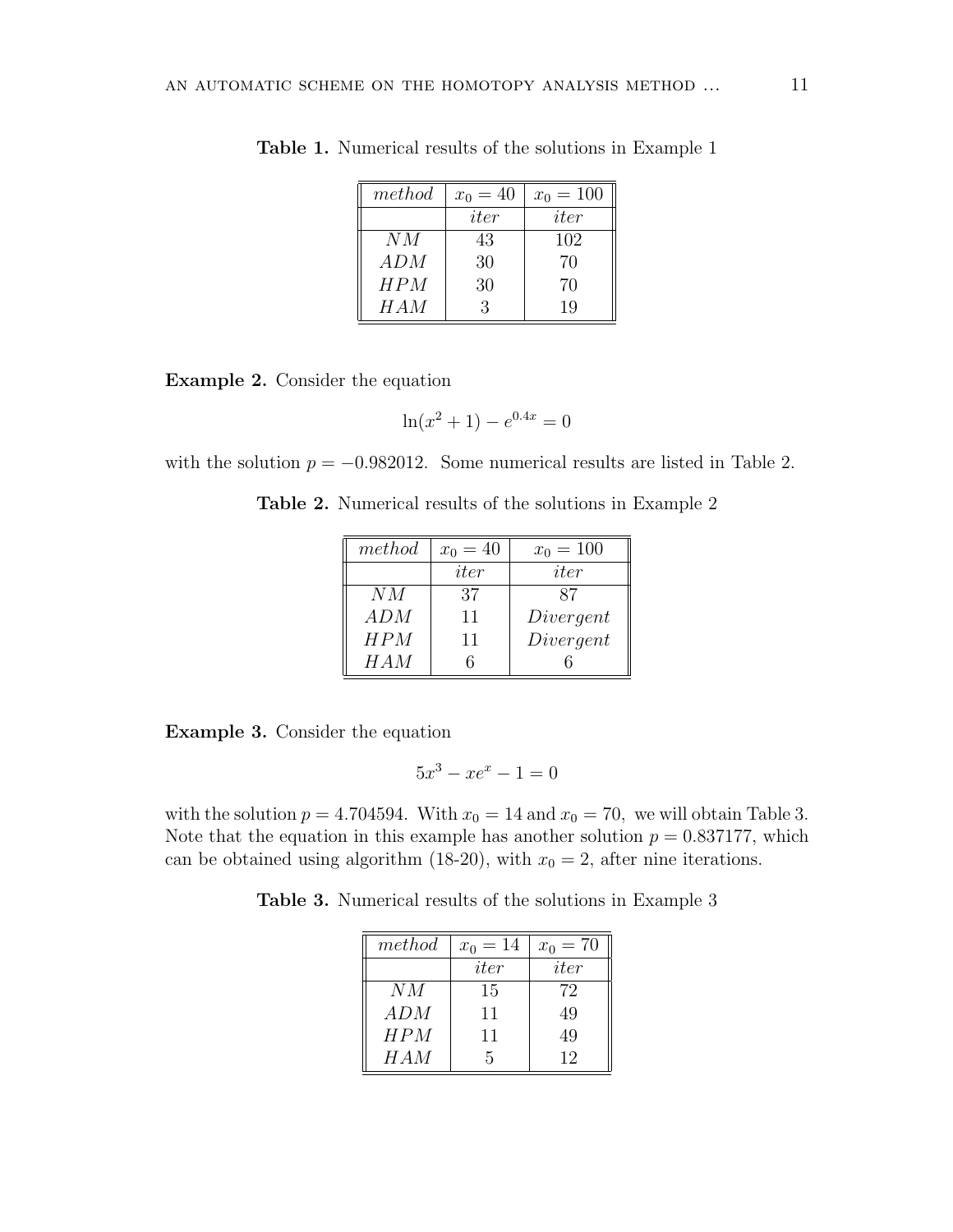#### **4. Conclusion**

The AHAM algorithms are very effective and efficient which provide highly accurate results in less number of iterations as compared to some well-known existing methods. It is shown to have significant advantages over the traditional methods in terms of flexibility, convergence and possibly speed. One of the disadvantages of the algorithms that it require the computation of high derivatives. But, The practical relevance of these methods increases since computer aided formulae manipulation facilities became a common tool in numerical analysis. HAM algorithms contain the parameter  $\hbar$  which can be used to ensure and accelerate the convergence. In this work, an efficient method to get the value of  $\hbar$ , automatically, is presented.

#### **Appendix A: Basic idea of HAM**

To show the basic idea of HAM, let us consider the following equation

$$
\mathcal{N}(y(t)) = 0,
$$

where  $\mathcal N$  is a nonlinear operator,  $y(t)$  is unknown function and t the independent variable. For simplicity, we ignore all boundary or initial conditions, which can be treated in the similar way. By means of generalizing the traditional homotopy method, Liao [7] constructs the so-called zero-order deformation equation

(21) 
$$
(1-q)\mathcal{L}(\phi(t;q)-y_0(t)) - qhH(t)\mathcal{N}[\phi(t;q)],
$$

where  $q \in [0, 1]$  is the embedding parameter,  $y_0(t)$  an initial guess of the exact solution  $y(t)$ ,  $h \neq 0$  an auxiliary parameter,  $H(t) \neq 0$  an auxiliary function,  $\phi(t; q)$ is a unknown function, and  $\mathcal L$  is an auxiliary linear operator with the property  $\mathcal{L}(y(t)) = 0$  when  $y(t) = 0$ . Then using  $q \in [0, 1]$  as an embedding parameter, It should be emphasized that we have great freedom to choose the initial guess  $y_0(t)$ , the auxiliary linear operator  $\mathcal{L}$ , the non-zero auxiliary parameter *h*, and the auxiliary function  $H(t)$ . Obviously, when  $q = 0$  and  $q = 1$ , it holds

$$
\phi(t;0) = y_0(t), \quad \phi(t;1) = y(t).
$$

Thus, as *q* increases from 0 to 1, the solution  $\phi(t; q)$  varies continuously from the initial approximation  $y_0(t)$  to the exact solution  $y(t)$ . Expanding  $\phi(t; q)$  in Taylor series with respect to *q*, one has

(22) 
$$
\phi(t;q) = y_0(t) + \sum_{m=1}^{\infty} y_m(t) q^m
$$

where

$$
y_m(t) = \frac{1}{m!} \frac{\partial^m \phi(t; q)}{\partial q^m} \Big|_{q=0}.
$$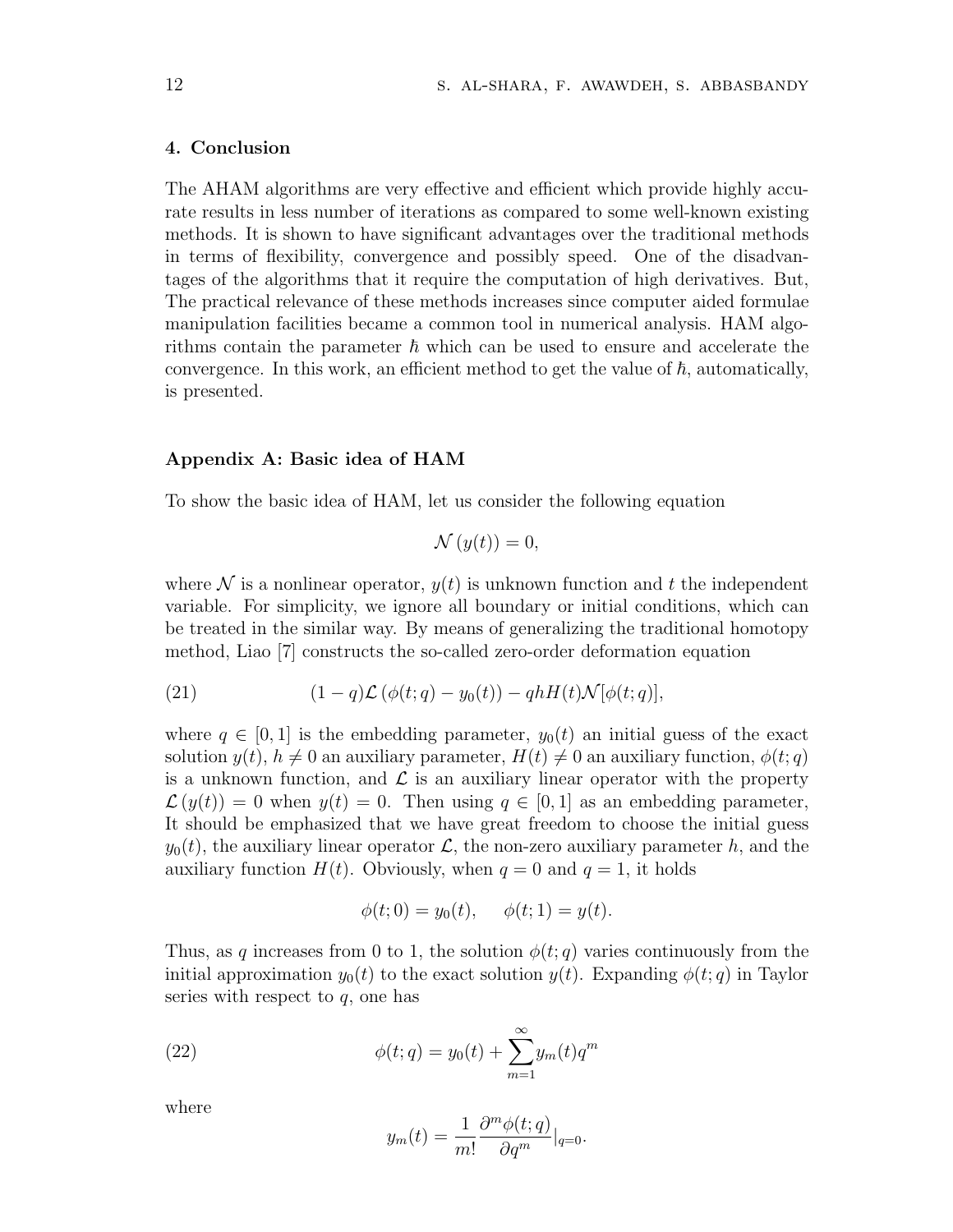If the initial guess  $y_0(t)$ , the auxiliary linear parameter  $\mathcal{L}$ , the nonzero auxiliary parameter  $h$ , and the auxiliary function  $H(t)$  are properly chosen so that the power series (22) converges at  $q = 1$ , one has

(23) 
$$
y(t) = y_0(t) + \sum_{m=1}^{\infty} y_m(t).
$$

Define the vector

$$
\overrightarrow{y}_n(t) = \{y_0(t), y_1(t), y_2(t), \dots, y_n(t)\}.
$$

Differentiating the zero-order deformation equation (21) *m* times with respective to q and then dividing by  $m!$  and finally setting  $q = 0$ , we have the so-called mth-order deformation equation

(24) 
$$
\mathcal{L}(y_m(t) - \chi_m y_{m-1}(t)) = hH(t)\mathcal{R}_m(\vec{y}_{m-1}(t))
$$

where

$$
\mathcal{R}_m(\vec{y}_{m-1}(t)) = \frac{1}{(m-1)!} \frac{\partial^{m-1} \mathcal{N} \left( \phi(t; q) \right)}{\partial q^{m-1}}
$$

and

$$
\chi_m = \begin{cases} 0, & m \le 1 \\ 1, & m > 1 \end{cases}.
$$

It should be emphasized that  $y_m(t)$  for  $m \geq 1$  is governed by the linear equation (24) with the linear boundary conditions that come from the original problem, which can be easily solved by symbolic computation software such as Matlab and Mathematica.

### **References**

- [1] Abbasbandy, S., *Improving Newton-Raphson method for nonlinear equations by modified Adomian decomposition method*, Appl. Math. Comput., 145 (2003), 887-893.
- [2] Abbasbandy, S., *Modified homotopy perturbation method for nonlinear equations and comparison with Adomian decomposition method*, Appl. Math. Comput., 172 (2006), 431-438.
- [3] Abbasbandy, S., Tan, Y., Liao, S.J., *Newton-homotopy analysis method for nonlinear equations*, Appl. Math. Comput., 188 (2007), 1794-1800.
- [4] Adomian, G., *Solving Frontier Problems of Physics: The Decomposition Method*, Kluwer Academic Publishers, Boston and London, 1994.
- [5] Awawdeh, F., *On new iterative method for solving systems of nonlinear equations*, Numer. Algorithms, 54 (2010), 395-409.